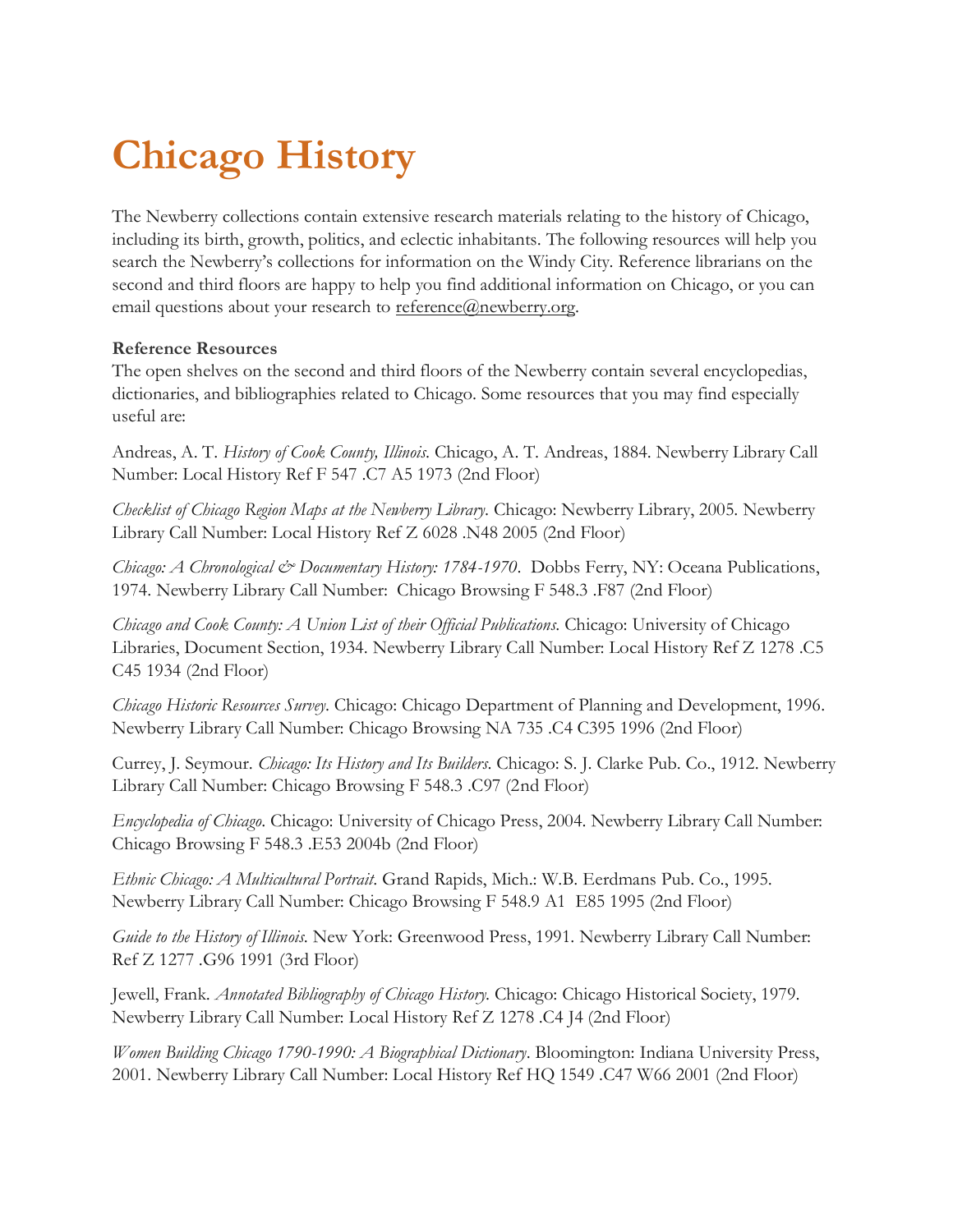## **Searching the Online Catalog**

The Newberry collections contain so many materials on the city of Chicago that keyword searching can be overwhelming. For more manageable results, search the **[catalog](https://www.newberry.org/online-catalog-redirect)** for the subject Chicago (Ill.). You can further divide this subject to focus your search:

- Chicago (Ill.) Bibliography
- Chicago (Ill.) Biography
- Chicago (Ill.) Buildings, structures, etc.
- Chicago (Ill.) Church History
- Chicago (Ill.) Commerce
- Chicago (Ill.) Description and travel
- Chicago (Ill.) Economic conditions
- Chicago (Ill.) Ethnic Relations
- Chicago (Ill.) Guidebooks
- Chicago (Ill.) History
- Chicago (Ill.) Intellectual life
- Chicago (Ill.) Maps
- Chicago (Ill.) Newspapers
- Chicago (Ill.) Pictorial works
- Chicago (Ill.) Politics and government
- Chicago (Ill.) Race relations
- Chicago (Ill.) Social conditions
- Chicago (Ill.) Social life and customs
- Chicago (Ill.) Statistics

To find information on Chicago in works on wider topics, search for the following phrases as a subject:

• African Americans – Illinois – Chicago (also: German Americans, Hispanic Americans, Irish Americans, etc.)

- Architecture Illinois Chicago
- Education Illinois Chicago
- Fires Illinois Chicago
- Immigrants Illinois Chicago
- Neighborhoods Illinois Chicago
- Public housing Illinois Chicago
- Riots Illinois Chicago
- Social settlements Illinois Chicago

For information on significant Chicago events, search for the following phrases as a subject:

- Century of Progress International Exposition (1933-1934: Chicago, Ill.)
- Fort Dearborn Massacre, Chicago, Ill., 1812
- Great Fire, Chicago, Ill., 1871
- Haymarket Square Riot, Chicago, Ill., 1886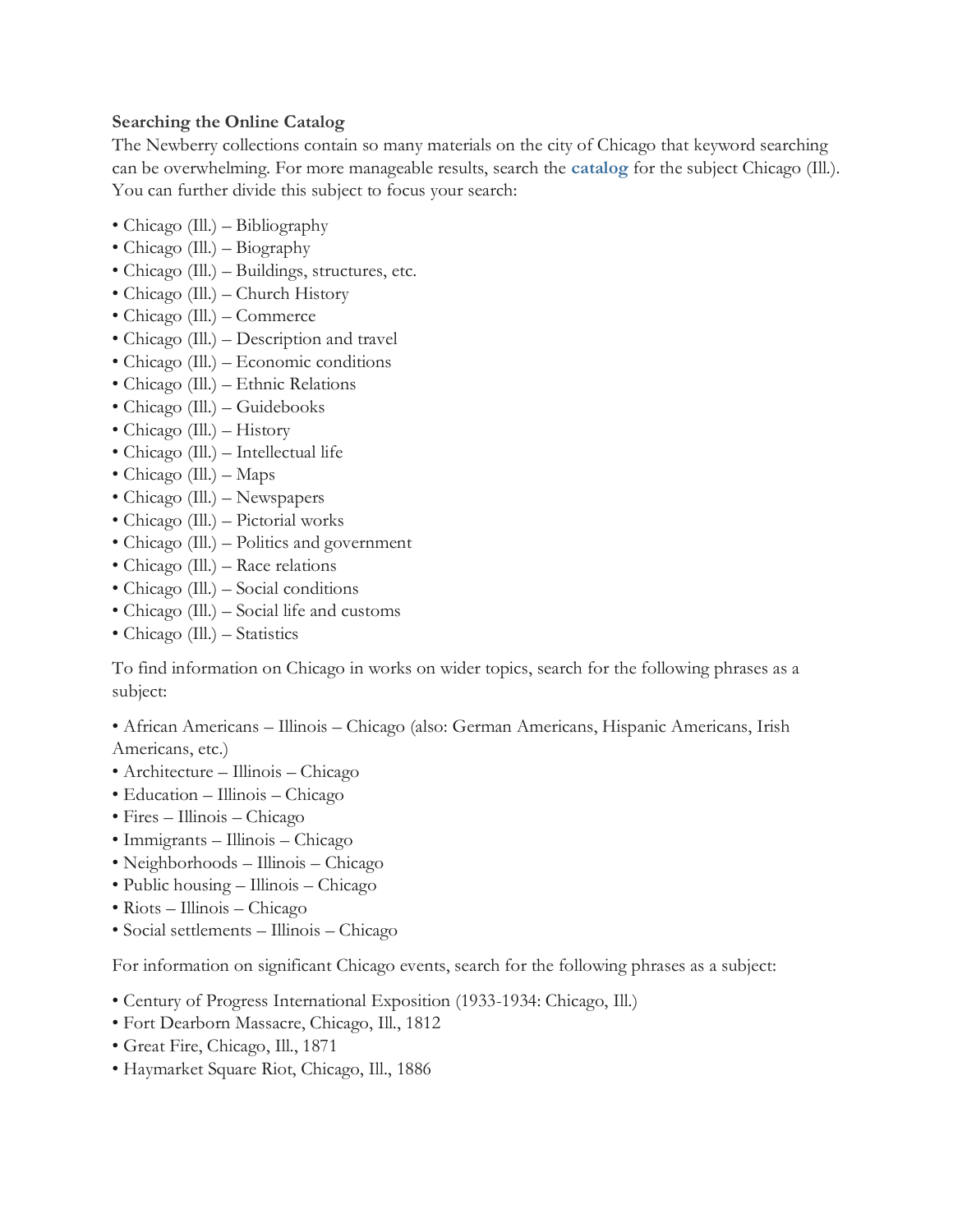- Pullman Strike, 1894
- World's Columbian Exposition (1893: Chicago, Ill.)

To find information on particular neighborhoods and places in Chicago, search for their names as a subject:

- Englewood (Chicago, Ill.)
- Graceland Cemetery (Chicago, Ill.)
- Millennium Park (Chicago, Ill.)
- Pilsen (Chicago, Ill.)

# **Locating Directories at the Newberry**

Directories are an excellent resource for information about Chicago. The Newberry collections hold examples of city directories, business directories, professional directories, social directories, and telephone directories for the city of Chicago. Many of these resources are not included in the online catalog. Instead, an inventory of the **[Newberry City Directory Collection](https://mms.newberry.org/xml/xml_files/CityDirectory.xml)** is available on our website.

The inventory is in alphabetical order by location. State directories are listed first, followed by county directories, and then city, business, and social directories, followed by telephone directories. Directories are listed chronologically within each category. You can request items from the stacks directly from the inventory.

Chicago city directories are available on microfilm for the years 1839, 1844, 1849-1850, 1851, 1853- 1857, 1859-1868, 1870-1917, 1923, and 1928-1929. These films are kept behind the reference desk on the second floor.

Some directories are listed in the online catalog. To find these, search for the following phrase as a subject:

• Chicago (Ill.) – Directories

For directories centered on particular industries or professions, search for phrases such as the following as subjects:

- Education Illinois Chicago Directories
- Lawyers Illinois Chicago Directories
- Railroads Directories
- Real estate business Directories

# **Locating Manuscript Collections at the Newberry**

Many of the Newberry's manuscript collections are searchable in the online catalog. To search only within the Midwest Manuscript Collection, use the facets on the left side of the results page to select "Special Collections - Midwest Manuscript Collection" in the location field. You can also search the following phrases as a subject in the online catalog to locate manuscript materials:

- Chicago (Ill.) History Sources
- Correspondence Illinois Chicago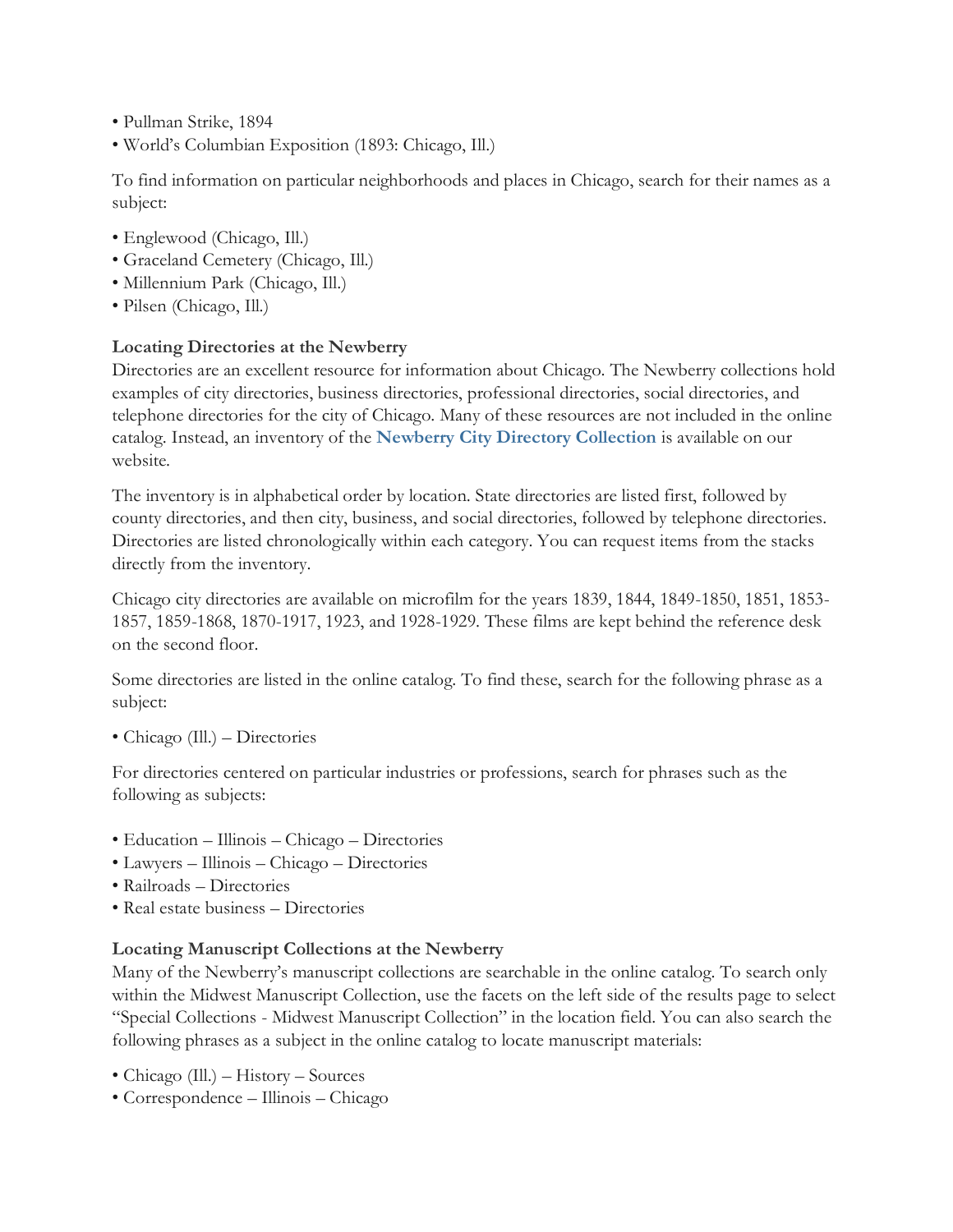- Diaries Illinois Chicago
- Manuscripts, American Illinois Chicago
- Photographs Illinois Chicago
- Scrapbooks Illinois Chicago

To browse collection abstracts and to locate manuscript collections that are not accessible in the online catalog, use the Checklist for Modern Manuscript Collections, 1700-present.

The checklist can be searched by collection name or by subject. Please note that since the bulk of the Newberry's manuscript collections are concerned with Chicago and Chicagoans, the Chicago subject list is not exhaustive: it contains only obscure names and family collections.

#### **Locating Maps at the Newberry**

The Newberry's collection of maps contains many Chicago-specific resources. The **[Chicago](https://i-share-nby.primo.exlibrisgroup.com/discovery/search?query=creator,exact,Chicago%20Region%20Map%20Collection,AND&tab=LibraryCatalog&search_scope=MyInstitution&sortby=rank&vid=01CARLI_NBY:CARLI_NBY&lang=en&mode=advanced&offset=0)  [Region Map Collection](https://i-share-nby.primo.exlibrisgroup.com/discovery/search?query=creator,exact,Chicago%20Region%20Map%20Collection,AND&tab=LibraryCatalog&search_scope=MyInstitution&sortby=rank&vid=01CARLI_NBY:CARLI_NBY&lang=en&mode=advanced&offset=0)** consists of more than 1,400 maps of Chicago and Cook, DuPage, Lake, Kane, McHenry and Will counties, ranging in date from 1779 to 2003. To locate these resources, search the online catalog for the "author" Chicago Region Map Collection (Newberry).

Combining Library of Congress subject heading phrases in Advance Search will also retrieve maps. For example, a combined subject search for **["Loop \(Chicago, Ill.\)" and "Maps"](https://i-share-nby.primo.exlibrisgroup.com/discovery/search?query=sub,contains,Loop%20(Chicago,%20Ill.),AND&query=sub,contains,Maps,AND&tab=LibraryCatalog&search_scope=MyInstitution&vid=01CARLI_NBY:CARLI_NBY&lang=en&mode=advanced&offset=0)** retrieves nearly 50 records. The same search strategy works for **["Hyde Park \(Chicago, Ill.\)" and "Maps"](https://i-share-nby.primo.exlibrisgroup.com/discovery/search?query=sub,contains,Hyde%20Park%20(Chicago,%20Ill.),AND&query=sub,contains,Maps,AND&tab=LibraryCatalog&search_scope=MyInstitution&vid=01CARLI_NBY:CARLI_NBY&lang=en&mode=advanced&offset=0)**, **["Cook](https://i-share-nby.primo.exlibrisgroup.com/discovery/search?query=sub,contains,Cook%20County%20(Ill.),AND&query=sub,contains,Maps,AND&tab=LibraryCatalog&search_scope=MyInstitution&vid=01CARLI_NBY:CARLI_NBY&lang=en&mode=advanced&offset=0)  [County \(Ill.\)" and "Maps"](https://i-share-nby.primo.exlibrisgroup.com/discovery/search?query=sub,contains,Cook%20County%20(Ill.),AND&query=sub,contains,Maps,AND&tab=LibraryCatalog&search_scope=MyInstitution&vid=01CARLI_NBY:CARLI_NBY&lang=en&mode=advanced&offset=0)**, etc.

The following Reference Resources describe Chicago maps in the Newberry collections:

Checklist of Chicago Region Maps at the Newberry. Chicago: Newberry Library, 2005. Newberry Call Number: Local History Ref Z 6028 .N48 2005 (2nd Floor)

This work is available on the open shelves in the General Reading Room, the Reference Center, and the Map Reading Room. Because the printed version of the Checklist has been superseded by hundreds of new editions described only online, it should be used in conjunction with the Newberry Cartographic Catalog to search our Chicago holdings completely.

Holland, Robert A. *Chicago in Maps: 1612 to 2002*. New York: Rizzoli, 2005. Newberry Call Number: Chicago Browsing F 548 .H96 2005 (2nd Floor)

#### **Locating Newspapers and Periodicals at the Newberry**

The Newberry has strong collections of newspapers and periodicals covering the nineteenth and early twentieth centuries. The open shelves on the second and third floors of the library contain several print indexes you can use to locate materials about Chicago.

*America, History and Life*. Santa Barbara: ABC-Clio, 1964-. Newberry call number: Ref Z 1236 .A48 (3rd Floor)

This index is also available online at all Newberry Library computers.

*Combined Retrospective Index Set to Journals in History, 1838-1974*. Arlington, Va.: Carrolton Press, 1977- 1978. Newberry call number: Ref Z 6205 .C6 (3rd Floor)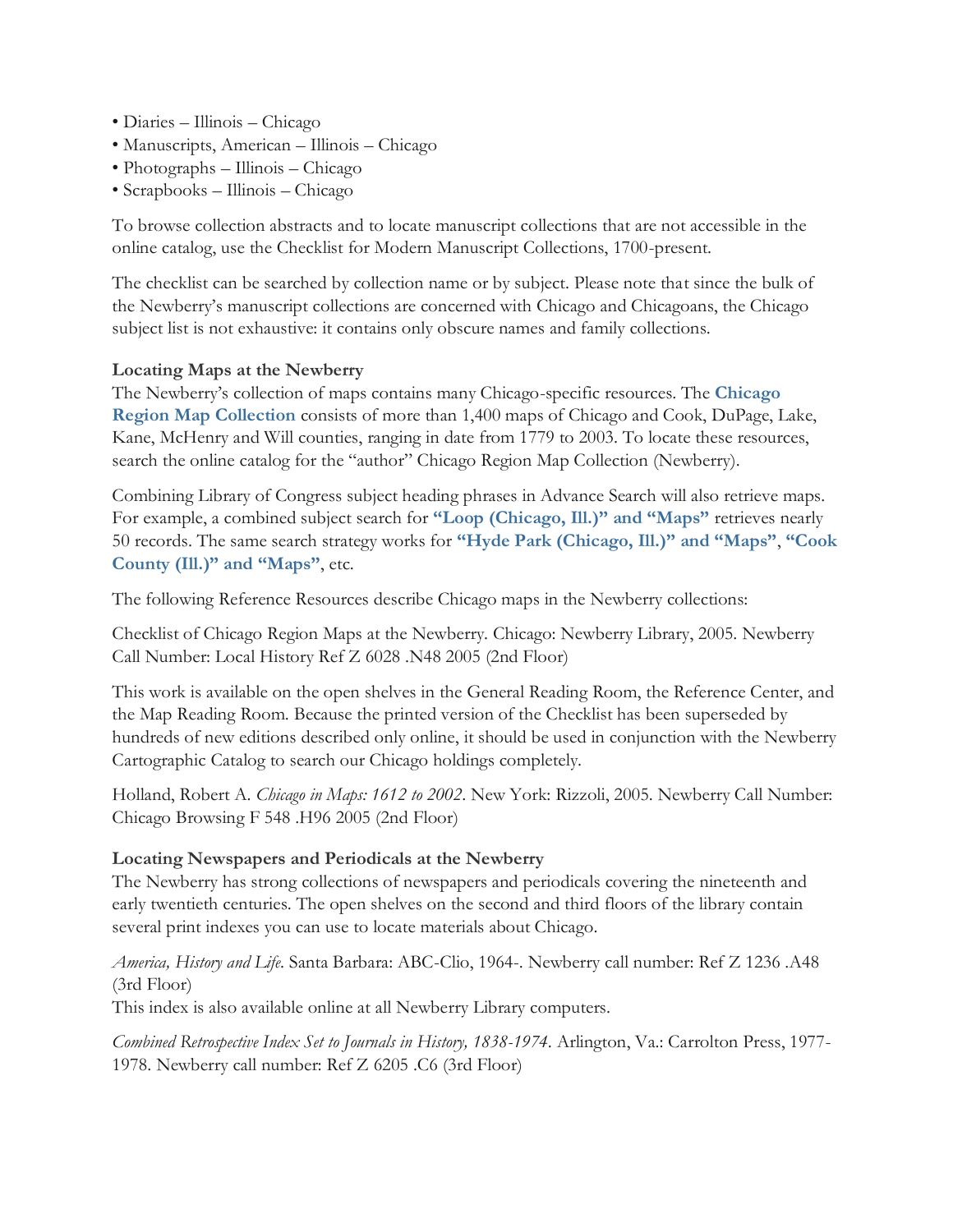*Index to Chicago History: The Magazine of the Chicago Historical Society*. Chicago: The Society, 1970-. Newberry call number: Chicago Browsing F 548.1 .C465 Index (2nd Floor)

*Nineteenth Century Readers' Guide to Periodical Literature, 1890-1899*. New York: H. W. Wilson, 1944. Newberry call number: Ref AI .R47 (Checklist area, 3rd Floor)

*Poole's Index to Periodical Literature*. New York: P. Smith, 1938. Newberry call number: Ref AI .P7 1938 (Checklist area, 3rd Floor)

*Readers' Guide to Periodical Literature*. Minneapolis: H. W. Wilson Co., 1905-. Newberry call number: Ref AI 3 .R48 (3rd Floor)

The Newberry **[Newspaper Collection Guide](https://www.newberry.org/sites/default/files/textpage-attachments/Newspapers.pdf)**, which is available in print in both reading rooms, is a comprehensive guide to city newspapers in the Newberry collections. The guide is arranged alphabetically by state and city, and then chronologically within each city. Both English and German language papers are included in the Chicago listings.

# **Online Resources**

# **Subscription Databases:**

**In recent years, the Newberry has supplemented its Chicago collections by subscribing to several databases. These are available for use on all Newberry computers and, in some cases, on personal laptops within the library.**

# **Ancestry Library Edition.**

**This database, which contains the largest collection of family history documents on the web, is also useful for learning more about particular locations. Ancestry allows you to search the US Federal Census by location. The database also provides access to bibliographies and biographical indexes, as well as to digitized gazetteers, maps, and periodicals.**

# **Digital Sanborn Maps.**

**The development of cities and neighborhoods can be traced using fire insurance maps. This database contains fire insurance maps of Chicago that were published by the Sanborn Map Company between 1894 and 1951.**

# **Footnote.**

**This database of American primary source materials contains many documents held by the National Archives, including census data, city directories, correspondence, court records, military records, newspapers, photographs, and vital records. Several Chicago city directories are available in full-text on this site.**

# **HarpWeek.**

**This database provides a searchable index to all issues of Harper's Weekly published between 1857 and 1912, and allows access to illustrations, cartoons, and advertisements in addition to articles.**

# **HeritageQuest Online.**

**HeritageQuest is another database centered on family history materials. Like Ancestry**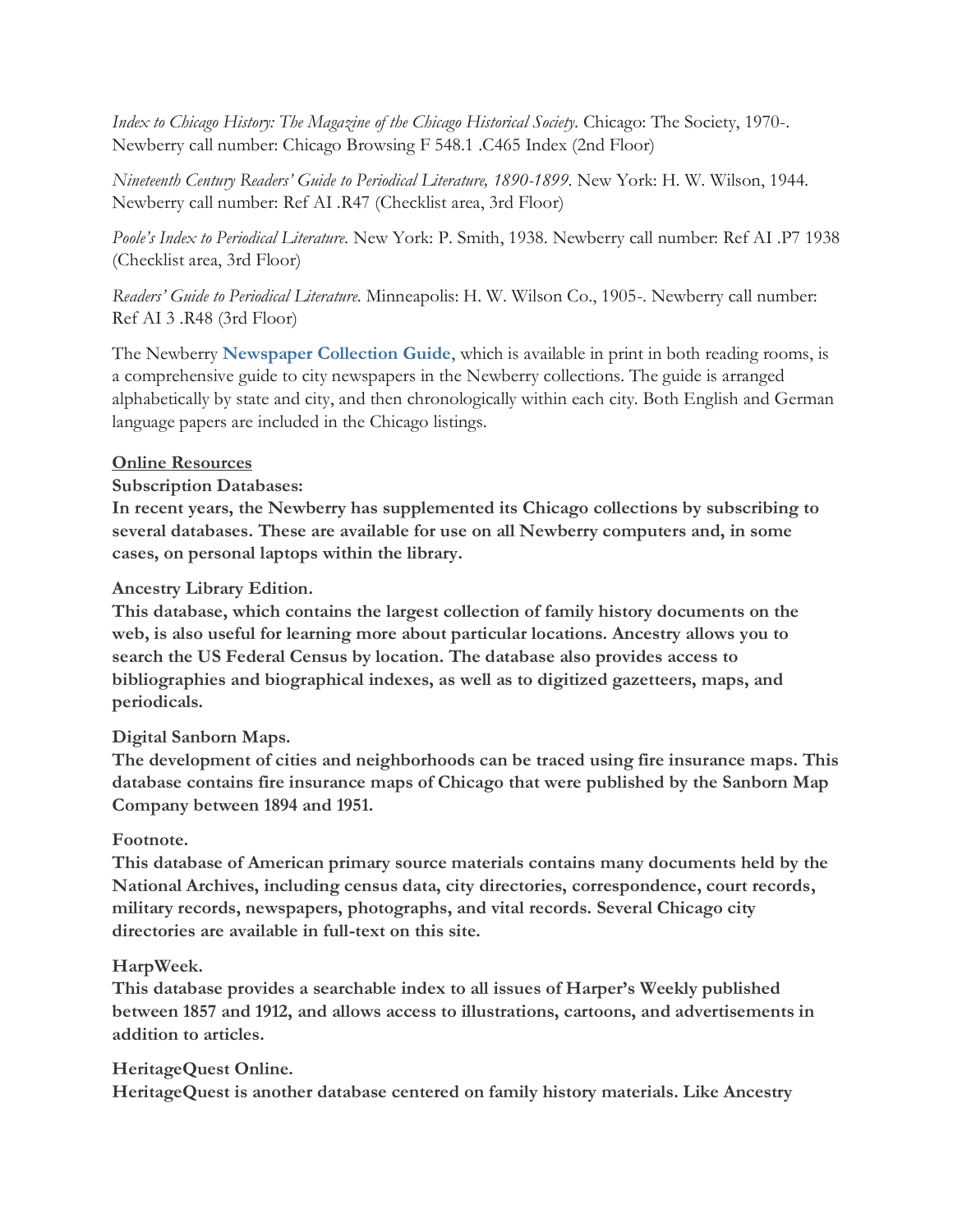**Library Edition, this database contains many tools useful for local historians, including the Periodical Source Index, the US Federal Census, and digitized books and periodicals.**

#### **Historical Chicago Tribune.**

**Using this database you can search issues of the Chicago Tribune published from 1849 through 1985.**

#### **Free Resources**:

Illinois cultural institutions have created several free online resources that contain information on the history of Chicago.

#### **[CARLI Digital Collections](http://collections.carli.illinois.edu/index.php)**

Members of the Consortium of Academic and Research Libraries of Illinois created this repository of digital materials. The Booth Library Postcard Collection, the Century of Progress World's Fair collection, Daily Life along the Chicago, Burlington, and Quincy Railroad, and the Hull House Yearbooks are among the many collections here that contain information on Chicago history.

#### **[Chicago Ancestors](http://www.chicagoancestors.org/)**

Chicago Ancestors, a project of the Newberry, allows you to search for historical information by address. Searching a particular address will pull up information about nearby churches and other historic buildings and structures. In some cases you will also be linked to photographs and historic postcards of the neighborhood, or to a citation for an article in Chicago Genealogist magazine that pertains to the location. In addition to the main search page, the Tools section of the site contains selected digitized city directories, address conversion tools, maps, and links to other Chicago history materials.

#### **[Chicago History Museum Online Resources](http://www.chicagohistory.org/research/resources/online-resources/online)**

This page of the Chicago History Museum's web site provides links to the Museum's digital collections and exhibit web sites, including the Chicago Daily News Photograph Collection and the Haymarket Affair Digital Collection.

#### **[Chicago Landmarks](http://webapps.cityofchicago.org/landmarksweb/web/home.htm;jsessionid=1Gu651SVwQumxZ1LGNETJg**.node2)**

The City of Chicago Department of Planning and Development developed and maintains this resource, which is focused on Chicago's built environment. You can access photographs and building histories for Chicago's landmark buildings, as well as an architectural style guide, biographical information on significant architects, a database of historically significant buildings, and an interactive map of Chicago landmarks.

#### **[Chicago Neighborhood Research at the Newberry](https://www.newberry.org/chicago-neighborhood-guide)**

This guide to neighborhood history resources, compiled by the Genealogy Department at the Newberry, is a useful starting point for researching particular areas of Chicago.

# **[Chicago Public Library Digital Collections](http://www.chipublib.org/images/index.php)**

These images from the Chicago Public Library's Special Collections department illustrate the history of the city. You can search the images by date, by neighborhood, or by subject.

#### **[Encyclopedia of Chicago](http://www.encyclopedia.chicagohistory.org/)**

The Chicago History Museum, the Newberry, and Northwestern University, creators of the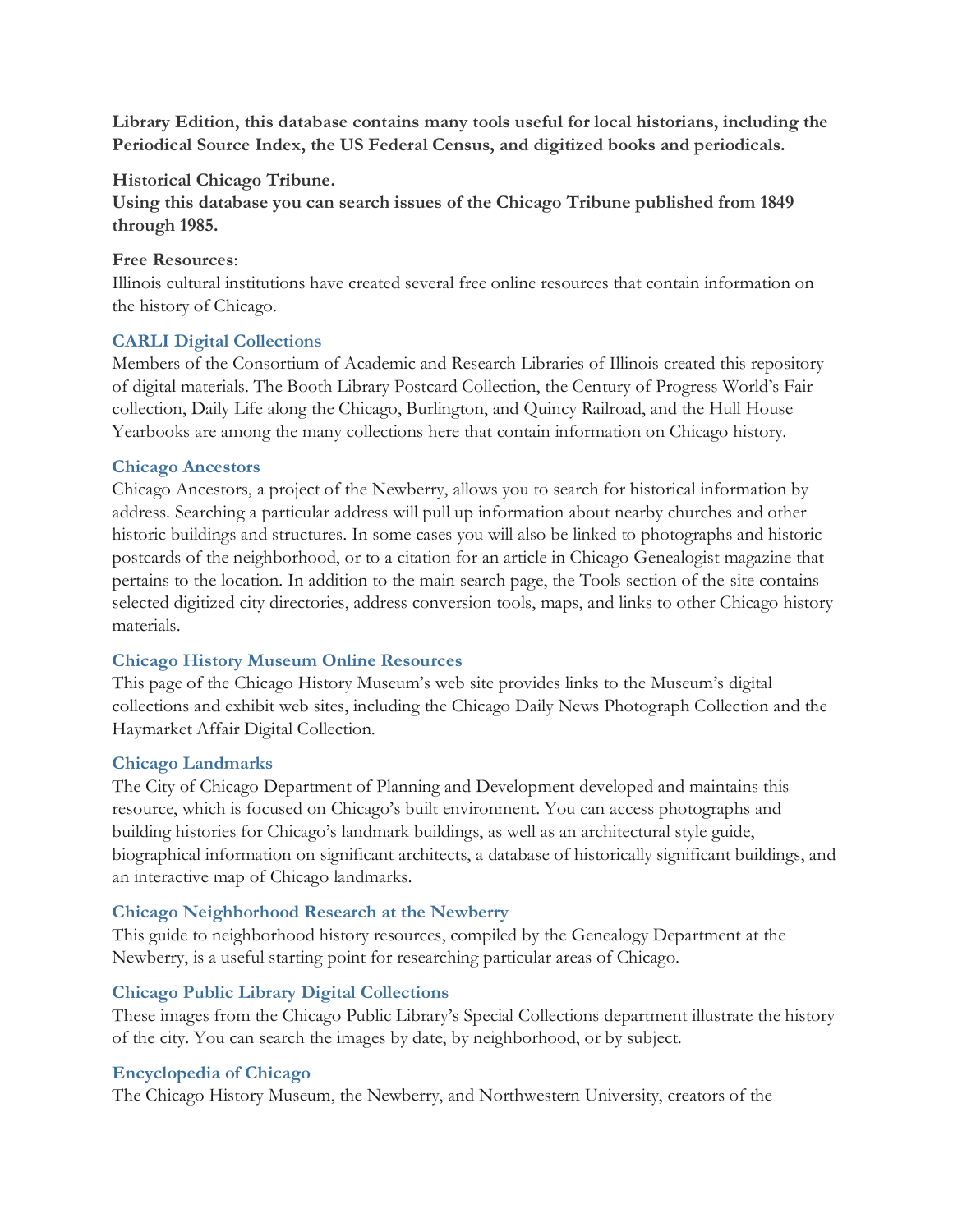Encyclopedia of Chicago, envisioned this resource as a print/online hybrid from the start. The online resource provides all of the entries from the print encyclopedia, as well as interactive maps and full-text digital copies of historic resources such as Burnham and Bennett's 1909 Plan of Chicago.

## **[Mapping the Stacks](http://mts.lib.uchicago.edu/)**

The University of Chicago leads the Mapping the Stacks project, which creates finding aids for archival collections on African-Americans in twentieth-century Chicago. Their web site contains the finding aids for collections the project has processed, as well as digital images of selected materials from the collections.

## **[Outspoken: Chicago's Free Speech Tradition](https://www.newberry.org/10012004-outspoken-chicago-s-free-speech-tradition)**

The Newberry and the Chicago History Museum created this exhibit on free speech in Chicago. In addition to the online exhibit, this site contains primary sources, a list of online resources on free speech and Chicago history, and a bibliography.

## **[Urban Experience in Chicago: Hull House and its Neighborhoods](http://www.uic.edu/jaddams/hull/urbanexp/)**

This site contains historic photographs, primary source documents, and scholarly essays related to Hull House and the Near West Side Neighborhood. The Jane Addams Hull House Museum and the University of Illinois Chicago created and maintain the site.

These free electronic resources also contain useful information about Chicago:

#### **[American Memory Project](http://memory.loc.gov/ammem/index.html)**

The Library of Congress maintains the American Memory Project in order to allow access to materials that document the history of culture of the United States. This site contains thousands of materials related to the history of Chicago, including digitized books, maps, and photographs.

#### **[American Social History Online](http://www.americanhistoryonline.org/)**

More than 175 collections of material about life in nineteenth and twentieth century America are accessible through this repository, a project of the Digital Library Federation. You can search by place, subject, or time period, and the site contains more than 2,000 Chicago-specific items.

#### **[Google Books](http://books.google.com/advanced_book_search)**

Google Books contains full-text digital versions of many publications created by, for, and about Chicago. To limit your search to retrieve the most relevant results, use the advanced search interface, search by subject, search "full view only," and limit the dates of publication.

#### **[Illinois Harvest](http://illinoisharvest.grainger.uiuc.edu/)**

A project of the University of Illinois in Urbana-Champaign, this digital repository contains digital content about the state of Illinois, digital content created by University of Illinois scholars, and digitized materials from the collections of the University of Illinois Urbana-Champaign library collections. Though the content covers the state of Illinois, Chicago-specific materials are wellrepresented in the collection, which contains more than 700 digitized books about the city.

#### **[Internet Archive](http://www.archive.org/index.php)**

The Internet Archive is creating an online library of audio materials, books, moving images, photographs, software, and web sites. The Newberry has collaborated with the Internet Archive, as